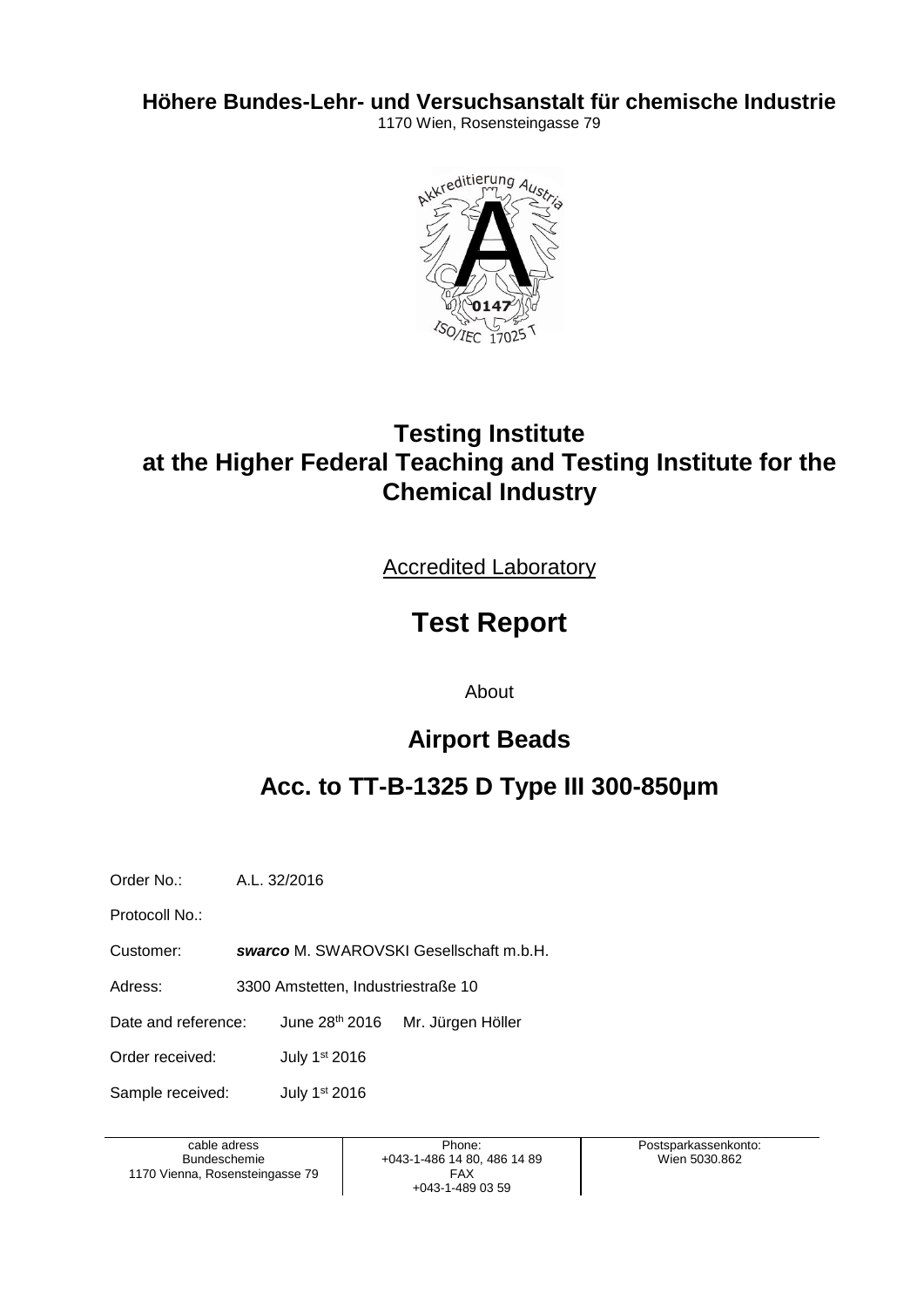According to the letter dated June 28<sup>th</sup> 2016 a verification of the criteria listed in TT-B-1325 D was carried out between July 1<sup>th</sup> and 11<sup>th</sup>.

### **1. Sample designation:** Airport Beads

Acc. to TT-B-1325 D Type III 300-850µm (Lot. 1650323)

#### **2. Test parameters**

Tests according to TT-B-1325D

| Characteristics                     | Requirement<br>Paragraph | <b>ASTM Method</b> | <b>Test Methode</b><br>Paragraph |
|-------------------------------------|--------------------------|--------------------|----------------------------------|
| 2.1. Appearance                     | 3.2.1                    |                    | 4.3.1                            |
| 2.2. Roundness                      | 3.2.2                    | D 1155             | 4.3.2                            |
| 2.3. Index of refraction            | 3.2.3                    |                    | $4.3.3^{*}$                      |
| 2.4. Specific gravity               | 3.2.4                    |                    | 4.3.4                            |
| 2.5. Gradation                      | 3.2.5                    | D 1214             | 4.3.5                            |
| 2.6. Resistance to acid             | 3.2.6                    |                    | 4.3.6                            |
| 2.7. Resistance to calcium chloride | 3.2.7                    |                    | 4.3.7                            |
| 2.8. Resistance to sodium sulfide   | 3.2.8                    |                    | 4.3.8                            |
| 2.9. Water resistance               | 3.2.9                    |                    | 4.3.9                            |

\*) due to of the toxic properties of the liquids for the immersion methode a Metricon Model 2012 Prism Coupler was used alternatively.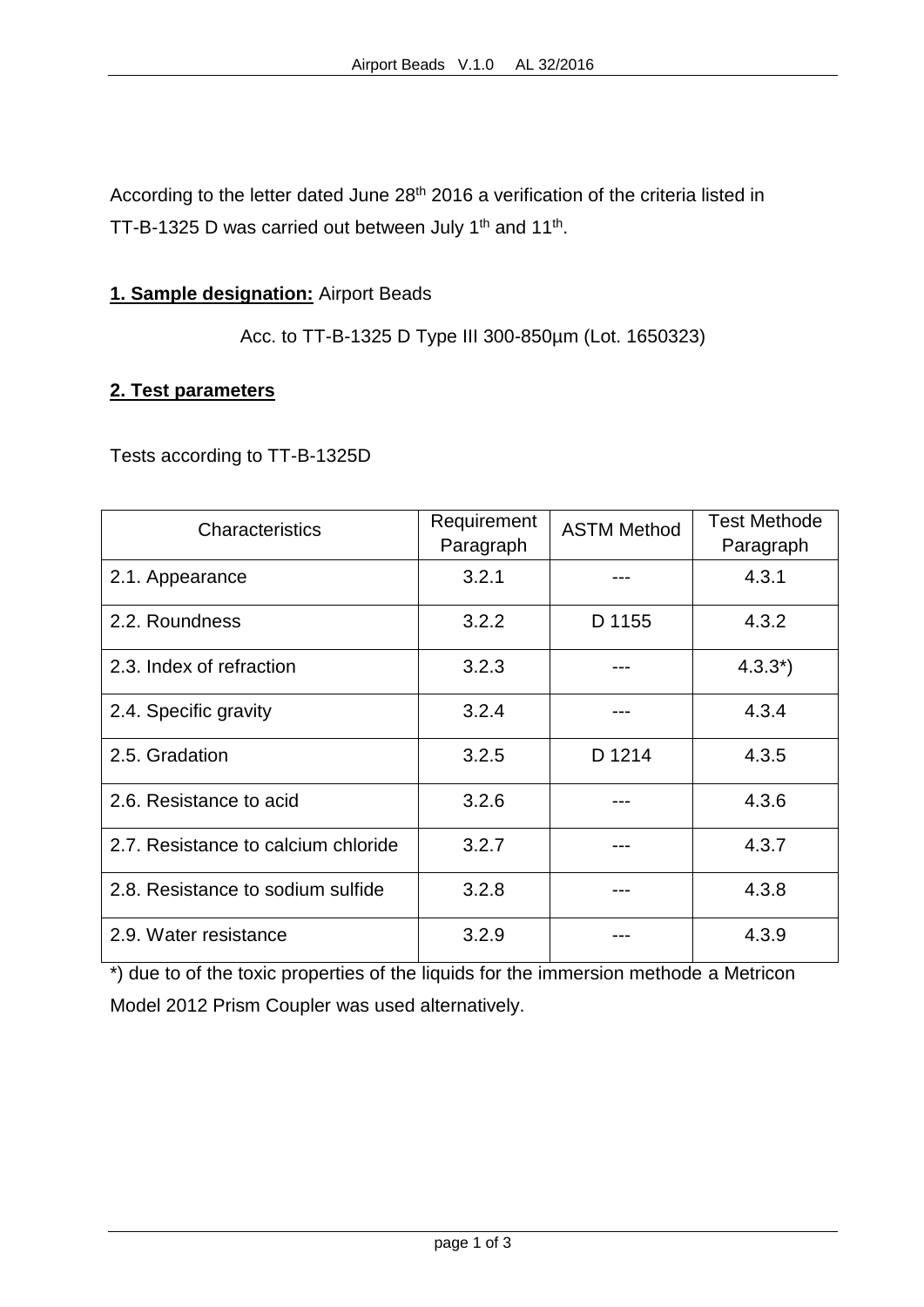### **3. Results**

| <b>Property</b>                   | <b>Requirements</b>                 |                                                                        |                |                | <b>Results</b>             |  |
|-----------------------------------|-------------------------------------|------------------------------------------------------------------------|----------------|----------------|----------------------------|--|
|                                   | (required value)                    |                                                                        |                |                | (actual value)             |  |
| 3.1.                              |                                     | The beads shall be transparent,                                        |                | complying with |                            |  |
| Appearance                        |                                     | clean, dry, free flowing, and free<br>from bubbles and foreign matter. |                | requirement    |                            |  |
|                                   |                                     |                                                                        |                | complying with |                            |  |
| 3.2.                              | > 80%                               |                                                                        |                |                |                            |  |
| Roundness                         |                                     |                                                                        |                | requirement    |                            |  |
| 3.3.                              |                                     |                                                                        |                |                |                            |  |
| Index of refraction               | $1,90 - 1,93$                       |                                                                        |                |                | 1,91                       |  |
| 3.4.                              |                                     |                                                                        |                | 4,01           |                            |  |
| Specific gravity                  |                                     | $4,00 - 4,50$                                                          |                |                |                            |  |
| 3.5.<br>Gradation                 | U.S.                                | Microns                                                                | Min            | Max            | Passing                    |  |
|                                   | Sieve                               |                                                                        | passing        | passing        | [percent by weight]        |  |
|                                   | 16                                  | 1180                                                                   | 100            | $---$          | 100                        |  |
|                                   | 20                                  | 850                                                                    | 95             | 100            | 98,0                       |  |
|                                   | 30                                  | 600                                                                    | 55             | 75             | 67,1                       |  |
|                                   | 40                                  | 425                                                                    | 15             | 35             | 29,3                       |  |
|                                   | 50                                  | 300                                                                    | $\overline{0}$ | 5              | 0,6                        |  |
| 3.6.                              | the beads shall not develop any     |                                                                        |                |                | complying with             |  |
| Resistance to acid                | surface haze or dulling             |                                                                        |                |                | requirement                |  |
| 3.7.                              |                                     | the beads shall not develop any                                        |                | complying with |                            |  |
| Resistance to calcium<br>chloride | surface haze or dulling             |                                                                        |                |                | requirement                |  |
| 3.8.                              |                                     | the beads shall not develop any                                        |                | complying with |                            |  |
| Resistance to sodium<br>sulfide   | surface haze or dulling             |                                                                        |                |                | requirement                |  |
| 3.9.<br>Water resistance          | the beads shall not develop any     |                                                                        |                |                | complying with             |  |
|                                   | surface haze or dulling             |                                                                        |                |                |                            |  |
|                                   | < 4,5 mL of 0,1 N hydrochloric      |                                                                        |                |                | requirement<br>0,4 mL used |  |
|                                   | acid shall be used in the titration |                                                                        |                |                |                            |  |